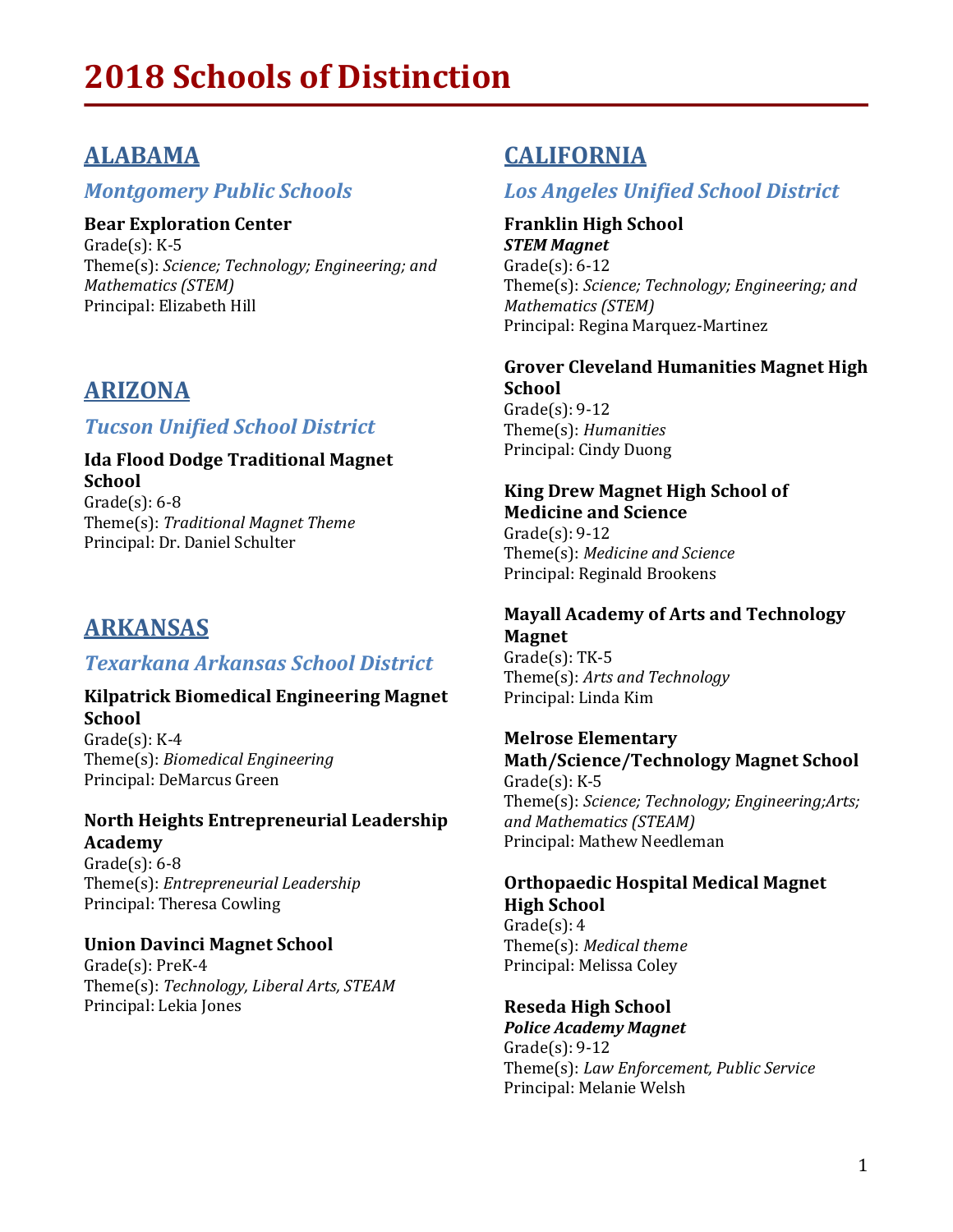# **CONNECTICUT**

### *Bridgeport Public Schools*

#### **Information Technology & Software Engineering**

 $Grade(s)$ : 9-12 Theme(s): *Hardware Engineering, Software Engineering, and Multimedia Production* Principal: Dr. Victor Black

### **Fairchild Wheeler Interdistrict Magnet School**

*Biotechnology Research and Zoological Sciences*  $Grade(s): 9-12$ Theme(s): *Zoological Sciences; Pharmacology; Biotechnology* Principal: Dr. Michael Watson

### *Capitol Region Education Council (CREC)*

#### **Reggio Magnet School of the Arts**

Grade(s): PreK3-5 Theme(s): *Reggio Inspired* Principal: Josephine Di Pietro Smith

### *Hartford Public Schools*

### **Breakthrough Magnet School - South**

Grade(s): PreK3-8 Theme(s): *Character Education* Principal: Julie Goldstein

### **Breakthrough Magnet School - North**

Grade(s): PreK-8 Theme(s): *Character Education* Principal: Katherine Leonard

#### **Noah Webster MicroSociety Magnet School**

Grade(s): PreK3-8 Theme(s): *MicroSociety* Principal: Edward "Gus" Jacobson

#### **Sport and Medical Sciences Academy**

 $Grade(s): 6-12$ Theme(s): *Sport Science; Medical Science* Principal: José Colón

### *New Haven Public Schools*

### **Engineering & Science University Magnet School (ESUMS)**

 $Grade(s): 6-12$ Theme(s): *Science; Technology; Engineering; and Mathematics (STEM)*  Principal: Medria Blue-Ellis

### **Hill Regional Career High School**

 $Grade(s): 9-12$ Theme(s): *Business Technology; Health Sciences* Principal: Dr. Zakia Parrish

#### **Mauro-Sheridan Interdistrict Magnet for Science, Technology and Communications**

Grade(s): PreK-8 Theme(s): *Science, Technology, Communications* Principal: Sandy Kaliszewski

### **Strong 21st Century Communications Magnet and SCSU Lab School**

 $Grade(s)$ : K-5 Theme(s): *Communications Magnet with a STEM sub-theme* Principal: Susan DeNicola

### *New London Public Schools*

### **Science and Technology Magnet High School of Southeastern Connecticut**

 $Grade(s): 9-12$ Theme(s): *Science; Technology; Engineering; and Mathematics (STEM)*  Principal: Laurelle Texidor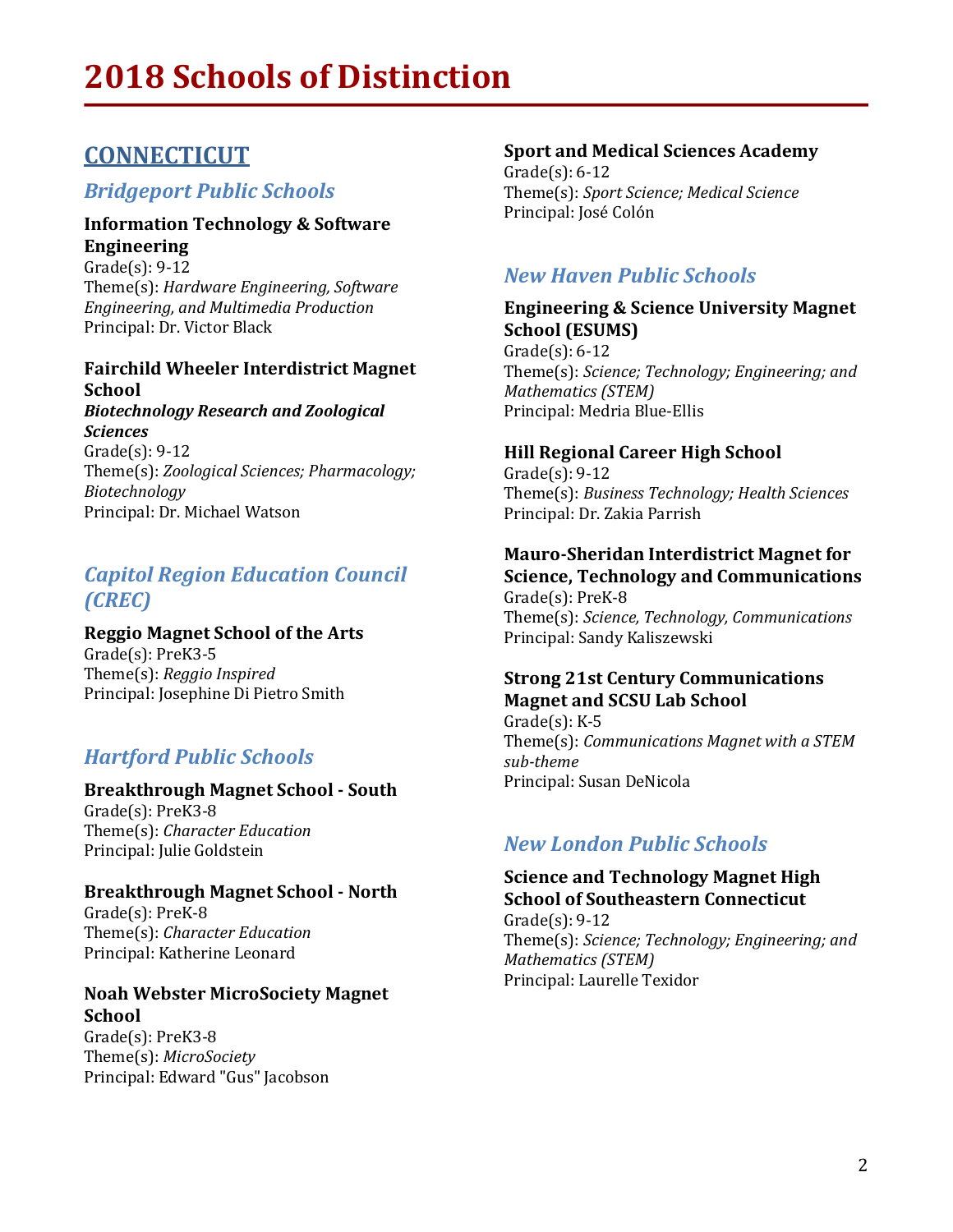# **FLORIDA**

### *Broward County Public Schools*

### **Apollo Middle School**

 $Grade(s): 6-8$ Theme(s): Science; Technology; Engineering; and *Mathematics (STEM)*  Principal: Shawn Aycock

#### **Atlantic West Elementary School**

 $Grade(s)$ : PreK-5 Theme(s): *Sprouting STEM Museum Magnet School* Principal: Diane Eagan

### **Attucks Middle School**

 $Grade(s): 6-8$ Theme(s): *Cambridge Global Communications Academy* Principal: Errol Evans

#### **Beachside Montessori Village**

Grade(s): PreK-8 Theme(s): *Montessori Magnet* Principal: Vered Roberts

### **Fort Lauderdale High School**

*Cambridge Magnet Programme*  $Grade(s): 9-12$ Theme(s): *Cambridge Magnet Programme* Principal: Priscilla Ribeiro

# **Fort Lauderdale High School**

*Pre-Law and Public Affairs*  $Grade(s): 9-12$ Theme(s): *Pre-Law and Public Affairs* Principal: Priscilla Ribeiro

#### **New River Middle School Marine Science Magnet Program**

Grade $(s)$ : 6-8 Theme(s): *Marine Science* Principal: Melinda Wessinger

### **Plantation Middle School**

 $Grade(s): 6-8$ Theme(s): *International Baccalaureate MYP* Principal: Dr. Sherri Wilson

### **South Plantation High School**

*Environmental Science*  $Grade(s): 9-12$ Theme(s): *Environmental Science and Everglades Restoration* Principal: Christine Henschel

### *Hillsborough County Public Schools*

#### **Charlie Walker Middle Magnet School**  $Grade(s): 6-8$

Theme(s): *International Baccalaureate* Principal: Anthony Jones

#### **Franklin Boys Preparatory Academy**

 $Grade(s): 6-8$ Theme(s): *College Preparatory in a Single Gender Environment* Principal: John Haley

#### **Girls Preparatory Academy at Ferrell Middle Magnet School**

 $Grade(s): 6-8$ Theme(s): *College preparatory* Principal: Karen French

### **Jefferson High School**

*College Preparatory Leadership Academy*  $Grade(s): 9-12$ Theme(s): Business & Finance, Maritime and *Marine Science, Criminal Justice, Law, and Culinary* Principal: Robert Quinn

#### Lee Elementary Magnet School of World **Studies and Technology**

 $Grade(s)$ : K-5 Theme(s): *World Studies and Technology* Principal: Beverly Smith

#### **Lincoln Elementary Magnet School for International Studies**

 $Grade(s)$ : K-5 Theme(s): *International Baccalaureate PYP* Principal: Jennifer West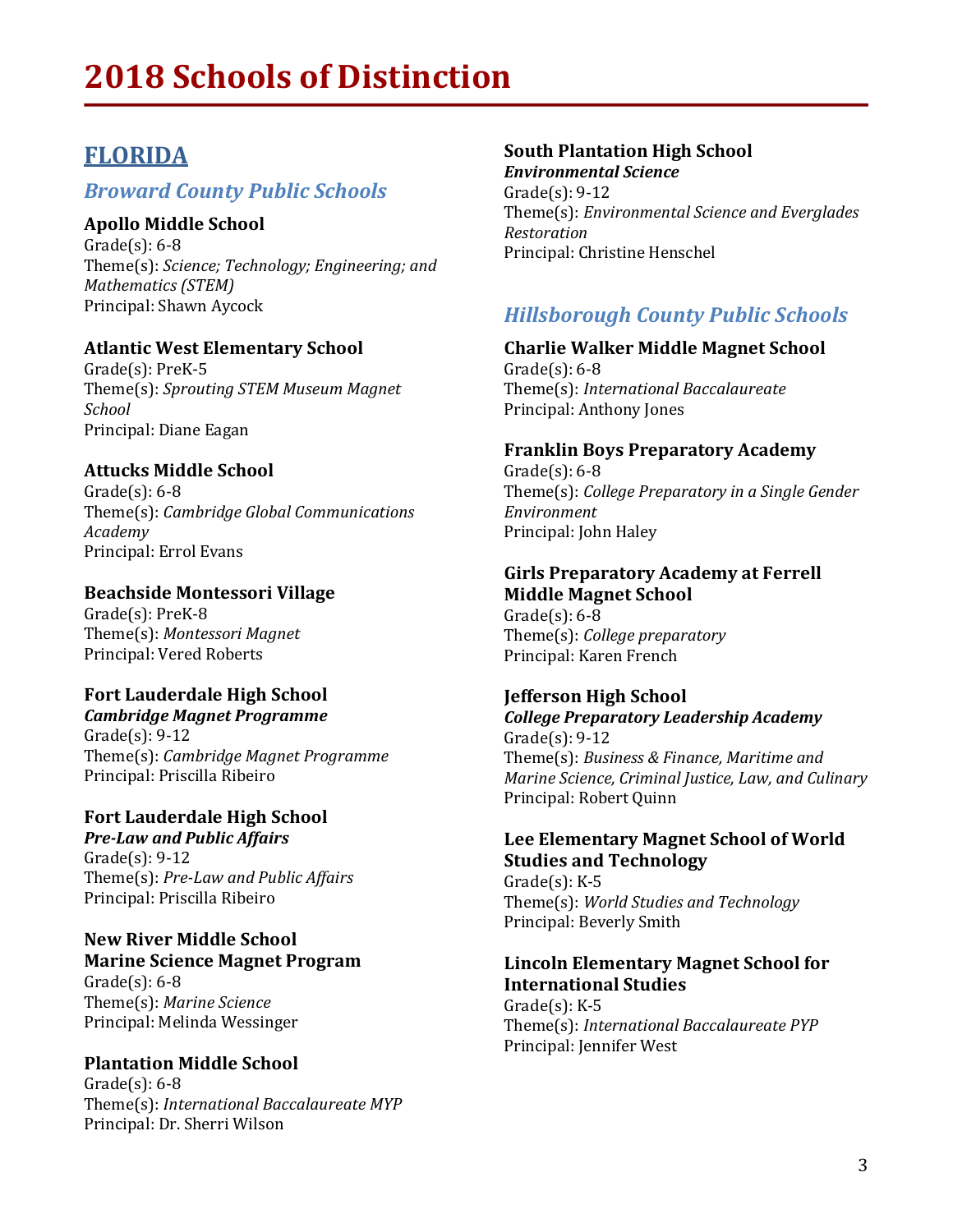### **Lockhart Elementary Magnet School**

 $Grade(s): K-5$ Theme(s): *Creative Science* Principal: Sharon Waite

#### **MacFarlane Park Elementary**

 $Grade(s)$ : K-5 Theme(s): *International Baccalaureate* (*IB*) Principal: Dr. Denyse Riveiro

#### **Middleton High School**

*Pre-Collegiate STEM Academy*  $Grade(s): 9-12$ Theme(s): *PLTW Biomedical/Biotechnology; Computer Systems Engineering; Computer Game Design; PLTW Engineering (STEM)* Principal: Kim Moore

### **Muller Elementary Magnet School**

 $Grade(s)$ : K-5 Theme(s): *Visual & Performing Arts and Environmental Science* Principal: Mary Booth

### **Progress Village Middle Magnet School of the Arts**

 $Grade(s): 6-8$ Theme(s): *Performing Arts; Visual Arts* Principal: Andrew Olson

#### **Roland Park K-8**

 $Grade(s)$ :  $K-8$ Theme(s): *International Baccalaureate (IB)* Principal: Scott Weaver

#### **Shore Elementary Magnet School of the Arts**

 $Grade(s): K-5$ Theme(s): *Visual, Performing, and Communication Arts* Principal: Cheri Bollinger

### **Sligh Middle Magnet School**

*Medical Studies and Wellness Explorations*  $Grade(s): 6-8$ Theme(s): Medical Studies and Wellness *Explorations* Principal: Shellie Blackwood-Green

#### **Stewart Middle Magnet**

 $Grade(s): 6-8$ Theme(s): *Science; Technology; Engineering; and* Mathematics *(STEM)* Principal: Dr. Baretta Wilson

### **Tampa Bay Technical High School**

 $Grade(s): 9-12$ Theme(s): *Cardiovascular Assisting; Allied Health*  Assisting; Dental Aide; Emergency Medical *Responder; Health & Wellness; Medical Laboratory Assisting; Radiology; Veterinary Science; Architecture; Collision Repair & Paint Refinishing; Transportation Services; Business Health Administration: Commercial Art; Computer System Technology/Cisco Academy; Culinary Arts; Early Childhood Education; Navy Junior Reserve Officers Training Corps (NJROTC); and Welding.* Principal: Michael Ippolito

#### **Williams Middle Magnet School**

Grade $(s)$ : 6-8 Theme(s): *International Baccalaureate (IB)* Principal: Arlene Castelli

#### **Young Middle Magnet School**

 $Grade(s): 6-8$ Theme(s): *Creative Science* Principal: Nadine Johnson

### *Indian River County Schools*

**Osceola Magnet School**  $Grade(s)$ : K-5 Theme(s): *Science and Math* Principal: Scott Simpson

### *Miami-Dade County Public Schools*

#### Arthur & Polly Mays Conservatory of the **Arts**  $Grade(s): 6-12$

Theme(s): Visual, Performing, and Communicative *Arts* Principal: Martin Reid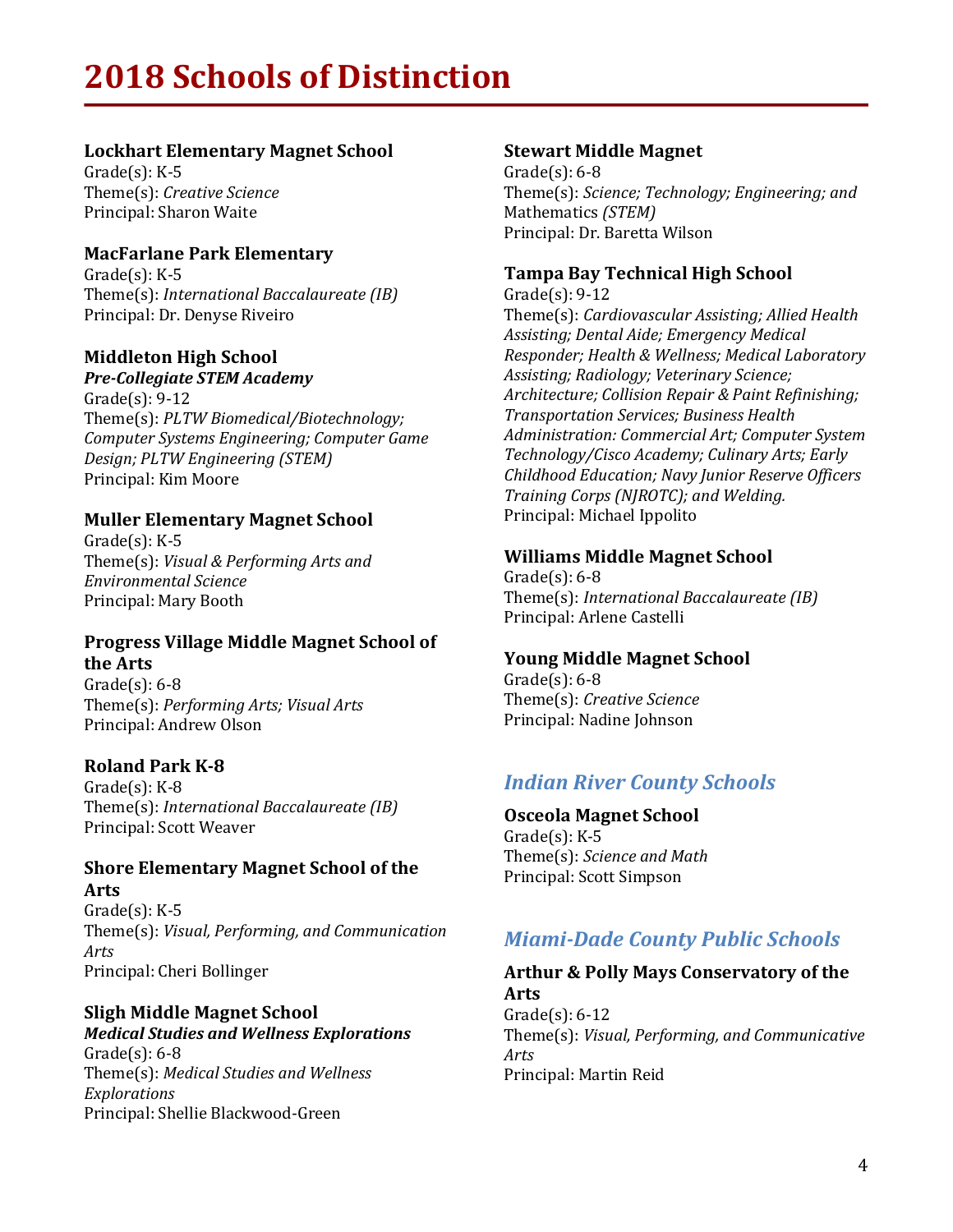### **Ben Sheppard Elementary**

*STEM Magnet*  $Grade(s)$ : Pre $K-5$ Theme(s): Science; Technology; Engineering; and *Mathematics (STEM)* Principal: Dr. Edward Tagle

### **BioTECH @ Richmond Heights 9-12**

 $Grade(s): 9-12$ Theme(s): *Conservation Biology* Principal: Daniel Mateo

### **Coconut Palm K-8 Academy**

 $Grade(s)$ : K-8 Theme(s): Agriscience Engineering; Medical *Biotechnology* Principal: Dr. Carmen Jones-Carey

### **Design and Architecture Senior High**

 $Grade(s)$ : 9-12 Theme(s): *Design and Architecture: Architecture/Interior Design; Fashion Design; Industrial Design; Entertainment Technology/Film; and Visual Communications* Principal: Ana Alvarez-Arimon

### **Frank C. Martin K-8 Center**

 $Grade(s): 1-8$ Theme(s): *International Baccalaureate PYP International Baccalaureate MYP* Principal: Felicia Joseph

#### **G. Holmes Braddock**

*Cambridge Global Studies Academy*  $Grade(s): 9-12$ Theme(s): *Cambridge Global Studies Academy* Principal: Allen Breeding

#### **Hammocks Middle School**

*Academy of Legal Studies*  $Grade(s): 6-8$ Theme(s): *Pre-Law Studies* Principal: Deborah Leal

#### **iPREP**

Grade(s): PreK-12 Theme(s): *Global Focus* Principal: Alberto Carvalho

### **John A. Ferguson Senior High**

*International Business & Finance*  $Grade(s): 9-12$ Theme(s): *International Business & Finance* Principal: Rafael Villalobos

#### **John F. Kennedy Middle School** *BEAT Magnet*

Grade $(s)$ : 6-8 Theme(s): *Biomedical; Environmental; Agriculture; and Technology* Principal: Bernard Osborn

### **Jorge Mas Canosa Middle School**

*Cambridge Magnet*  $Grade(s): 6-8$ Theme(s): *Cambridge Magnet theme in Liberal Arts* Principal: Elio Falcon Jr.

#### **Miami Arts Studio 6-12 @ Zelda Glazer**

 $Gradel(s)$ : 6-12 Theme(s): *Band, Broadcasting, Dance, Entertainment Law, Orchestra, Theater, Tech.*  **Production, and Vocal** Principal: Miguel Balsera

### **Miami Coral Park Senior High**

*Engineering & Robotics*  $Grade(s): 9-12$ Theme(s): *Engineering & Robotics* Principal: Alicia Hidalgo

### **Miami Lakes Educational Center**

 $Grade(s): 9-12$ Theme(s): *Six career-themed Academies* Principal: Lourdes Diaz

### **Miami Lakes Middle School**

 $Grade(s): 6-8$ Theme(s): *Legal Studies/Cambridge* Principal: Dr. Manuel Sanchez III

### **Miami Norland Senior High**

*Colleges and Careers Pathways Academy*  $Grade(s): 9-12$ Theme(s): *Colleges and Careers Pathways Academy* Principal: Reginald Lee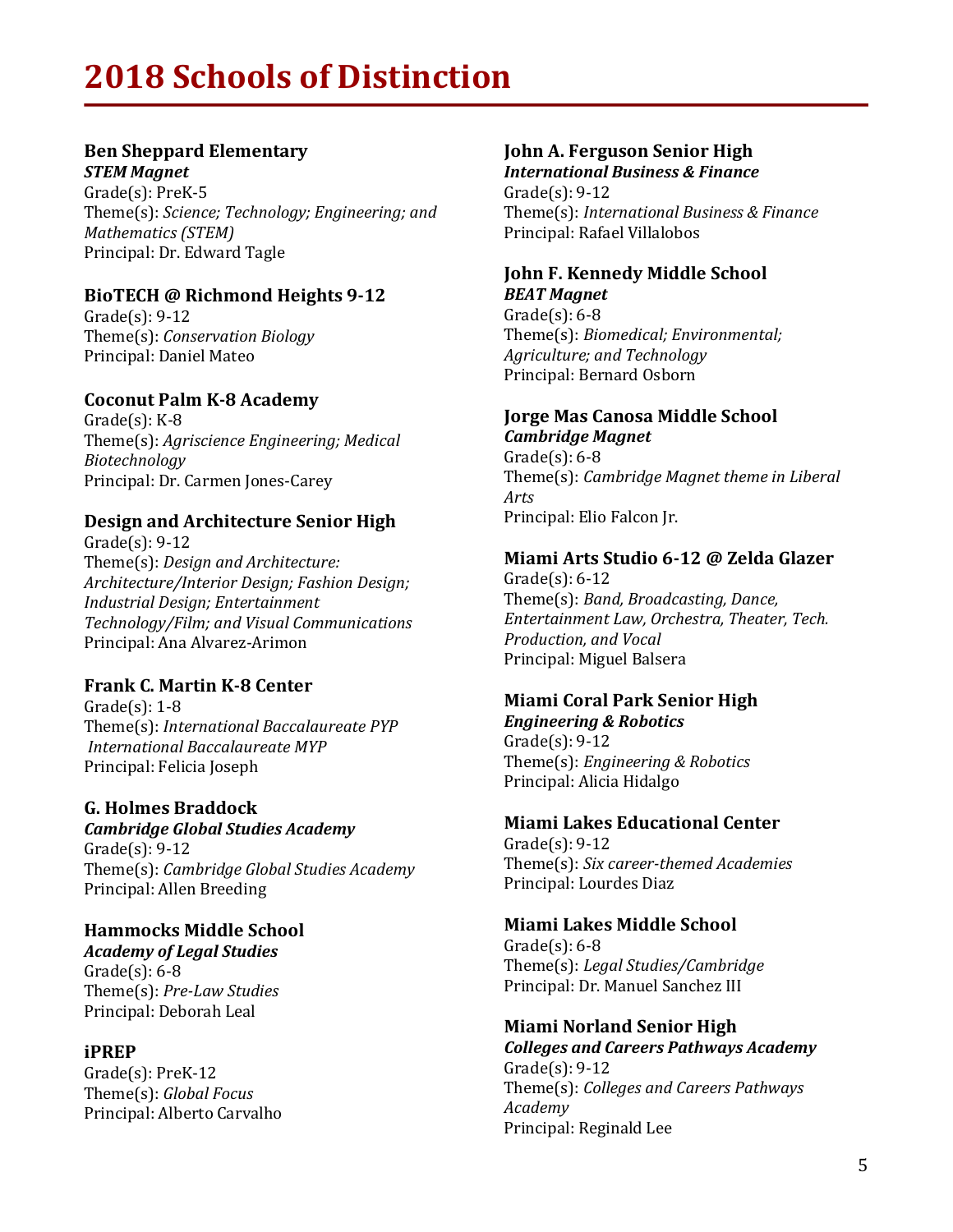#### **New World School of the Arts**

Grade $(s)$ : 9-12 Theme(s): Dance, Theater, Music, Visual Arts Principal: Evonne Alvarez

#### **North Dade Center for Modern Languages**

Grade $(s)$ : 1-5 Theme(s): *International Education Spanish, International Education French* Principal: Maria Castaigne

### **North Hialeah Elementary School**

*Environmental STEM Magnet*  $Grade(s): K-5$ Theme(s): *Environmental STEM Magnet* Principal: Carlos Salcedo

### **North Miami Beach Senior High School**

*AP Capstone Program*  $Gradel(s)$ : 9-12 Theme(s): *AP Capstone Program* Principal: Randy Milliken

#### **Ponce de Leon Middle School**

*International Baccalaureate Middle Years Programme* Grade $(s)$ : 6-8

Theme(s): *International Baccalaureate MYP* Principal: Hebert Penton

### **Richmond Heights Middle School**

*Zoology Magnet*  $Grade(s): 6-8$ Theme(s): *Zoology Magnet* Principal: LaRhonda Donaldson

### **Riviera Middle School**

*Science Technology Imagineering & Robotics (S.T.I.R.)*  $Grade(s): 6-8$ Theme(s): *Science Technology Imagineering & Robotics* Principal: Mr. Jorge Rivas

#### **Robert Morgan Educational Center**

Miami-Dade County Public Schools, Florida  $Grade(s)$ : 9-12 Theme(s): *Career and College Academies* Principal: Reginald Fox

### **Rockway Middle School**

*Engineering and Robotics*  $Grade(s): 6-8$ Theme(s): *Engineering and Robotics* Principal: Melanie Megias

### **South Miami K-8 Center**

Grade(s): PreK-8 Theme(s): Dance, Drama, Music and Visual Art. and Computer Art Technology/Culturally Inspired *Education (CAT-CIE)* Principal: Lourdes Lopez

### **Southwood Middle School**

*Visual and Performing Arts*  $Grade(s): 6-8$ Theme(s): *Visual and Performing Arts* Principal: Raul Garcia

### **TERRA Environmental Research Institute**

 $Grade(s): 9-12$ Theme(s): *Environmental and Field Studies*, *Engineering and Robotics, and Biomedical Research* Principal: Jose Sirven

#### **West Miami Middle School** *ECOTEC Magnet Program*

 $Grade(s): 6-8$ Theme(s): *Environmental & Technology* Principal: Katyna Lopez-Martin

### **Westland-Hialeah Senior High School**

*College and Careers Pathways*  $Grade(s): 9-12$ Theme(s): *College and Careers Pathways* Principal: Giovanna Blanco

### *Orange County Public Schools*

Dr. Phillips High School

*Visual and Performing Arts*  $Grade(s): 9-12$ Theme(s): *Visual and Performing Arts* Principal: Dr. Suzanne Knight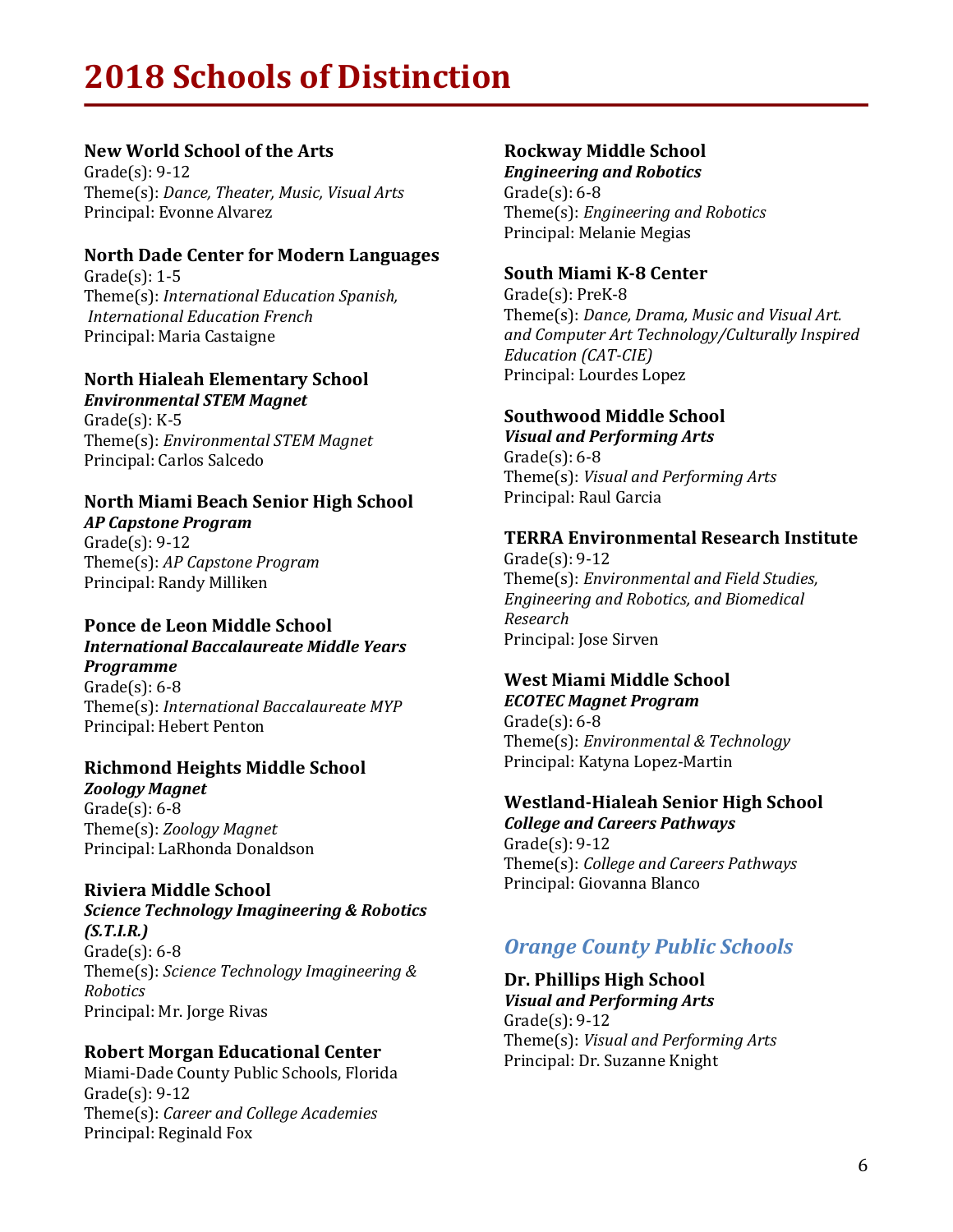### **Tildenville Elementary School**

*Dual Language Enrichment*  $Gradefs$ :  $K-5$ Theme(s): *Cultivating Global Citizenship and Foreign Language Acquisition* Principal: Agathe Alvarez

## *Pinellas County Schools*

### **Douglas L. Jamerson, Jr. Elementary**

Grade(s): PreK-5 Theme(s): Center for Mathematics and *Engineering* Principal: Brandie Williams-Macon

### **James B. Sanderlin PK-8 IB World School**

Grade(s): PreK-8 Theme(s): *International Baccalaureate PYP; International Baccalaureate MYP* Principal: Denise Miller

## **School District of Palm Beach County**

### **Morikami Park Elementary**

 $Grade(s)$ : K-5 Theme(s): *International Baccalaureate PYP* Principal: Stacey Quinones

## **Seminole County Public Schools**

### **Goldsboro Elementary Magnet School**

 $Grade(s)$ : K-5 Theme(s): *STEM* with a focus on Space Science and *BioScience* Principal: Keaton Schreiner

#### **Hamilton Elementary School of Engineering and Technology**

 $Grade(s)$ : K-5 Theme(s): *Engineering and Technology* Principal: Michael Pfeiffer

### **Millennium Middle School**

 $Gradefs$ : 6-8 Theme(s): *Fine Arts; Communication* Principal: Dr. Margaret Gunderson

### **Seminole High School**

*International Baccalaureate*  $Grade(s): 9-12$ Theme(s): *International Baccalaureate; International Mindedness; College Readiness* Principal: Dr. Connie Collins

### **Seminole High School**

*Academy of Health Careers*  $Grade(s): 9-12$ Theme(s): *Health Careers* Principal: Dr. Connie Collins

### **South Seminole Middle School**

 $Grade(s): 6-8$ Theme(s): *Leadership And Global Connections Magnet* Principal: Dr. Mia Coleman-Baker

# **GEORGIA**

### *Richmond Board of Education*

**C.T. Walker Magnet School**  $Grade(s)$ : K-8 Theme(s): *Communication; leadership* Principal: Aletha Snowberger

# **ILLINOIS**

### *Chicago Public Schools*

### **Franklin Fine Arts Center**

 $Grade(s)$ : K-8 Theme(s): *Fine Arts* Principal: Kurt Jones

# **INDIANA**

### *Indianapolis Public Schools*

#### **Center for Inquiry 84**  $Grade(s)$ : K-8

Theme(s): *International Baccalaureate (IB)* Principal: Kathleen Miller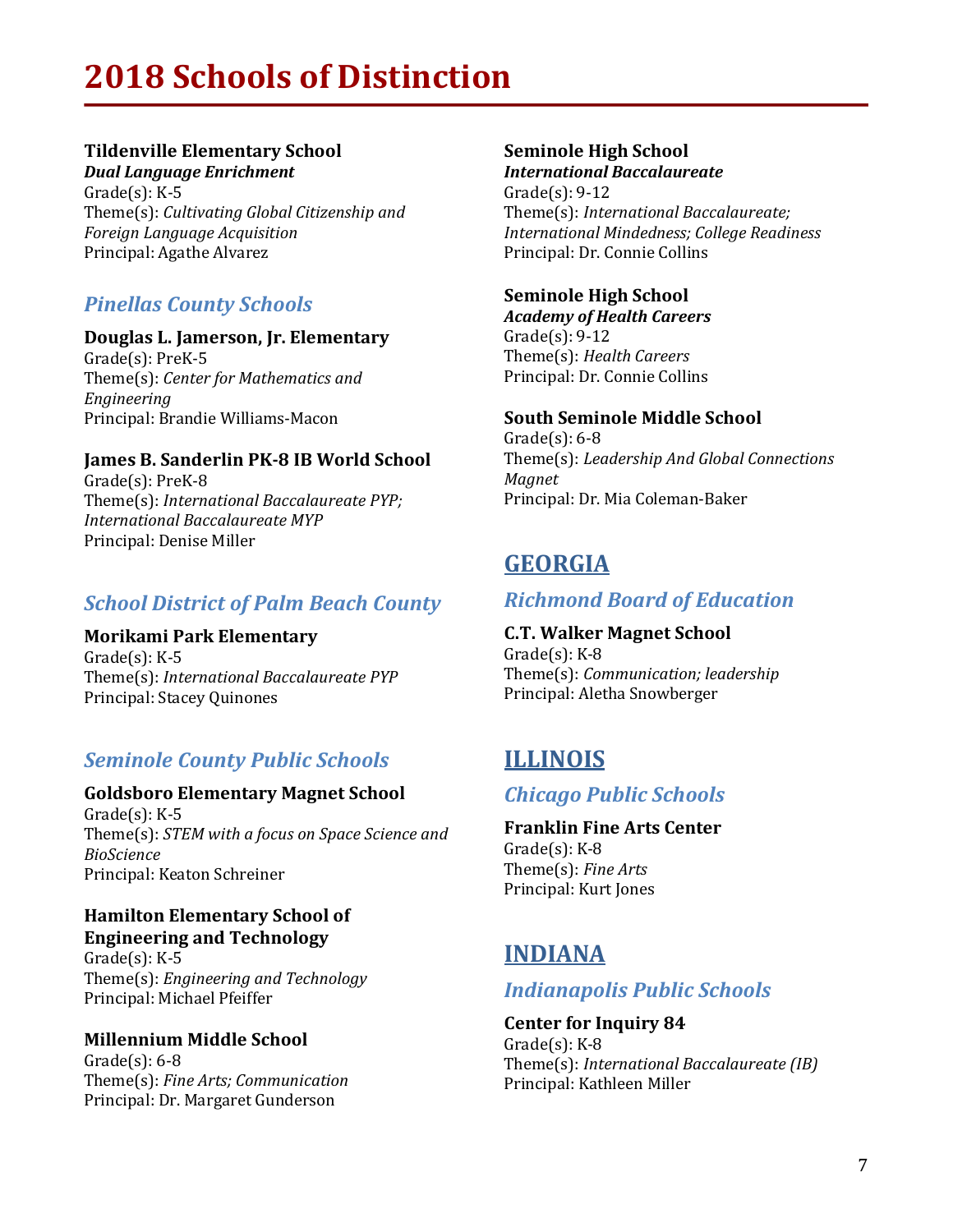# **KANSAS**

### *Wichita Public Schools, USD 259*

#### **Jardine STEM and Career Explorations Academy**

 $Gradefs$ : 6-8 Theme(s): *STEM; Career Explorations Academy* Principal: Lura Jo Atherly

## **LOUSIANA**

### *East Baton Rouge Parish School System*

#### **Baton Rouge Center for Visual and Performing Arts**

 $Gradel(s)$ : K-5 Theme(s): *Visual and Performing Arts* Principal: Candice Hartley

# **Baton Rouge Foreign Language Academic**

**Immersion Magnet**  $Grade(s)$ : K-5 Theme(s): *Immersion* Principal: Cheryl Miller

### **Baton Rouge Magnet High School**

 $Grade(s): 9-12$ Theme(s): *College Preparatory* Principal: Nanette McCann

### **Lee High School**

 $Grade(s): 9-12$ Theme(s): *Science; Technology; Engineering; and Mathematics (STEM)* Principal: Nanette McCann and Sharon Sims

### **Mayfair Laboratory School**

Grade(s): K-7 Theme(s): *Environmental Science; STEM* Principal: Christa Bordelon-Leon

### **McKinley Middle Academic Magnet School of Visual and Performing Arts**

 $Gradel(s)$ : 6-8 Theme(s): Academic; Visual and Performing Arts Principal: Sean Joffrion

#### **Scotlandville Pre-Engineering Magnet Academy** Grade $(s)$ : 6-8 Theme(s): *STEAM; Pre-Engineering*

#### **Sherwood Middle Academic Magnet**

Principal: Shalika Scott

 $Grade(s): 6-8$ Theme(s): *High School Preparatory/College and Career Readiness* Principal: Jamie Noel

#### **Westdale Heights Academic Magnet**

 $Grade(s)$ : K-5 Theme(s): *Academic theme with a focus on Environmental Science, Technology, and Math* Principal: Catasha Edwards

# **MICHIGAN**

### *Lansing School District*

#### **Cavanaugh STEAM Magnet Elementary**  $Grade(s)$ : K-3

Theme(s): *Science; Technology; Engineering; and Mathematics (STEM)*  Principal: Angela Jackson

### **Sheridan Road STEM**

 $Gradel(s)$ : 4-6 Theme(s): *Science; Technology; Engineering; and Mathematics (STEM)* Principal: Jessica Benavides

# **MINNESOTA**

### *Anoka-Hennepin Independent School District #11*

### **Champlin-Brooklyn Park Academy for Math and Environmental Science**

 $Grade(s)$ : K-5 Theme(s): Math and Environmental Science Principal: Brian Mann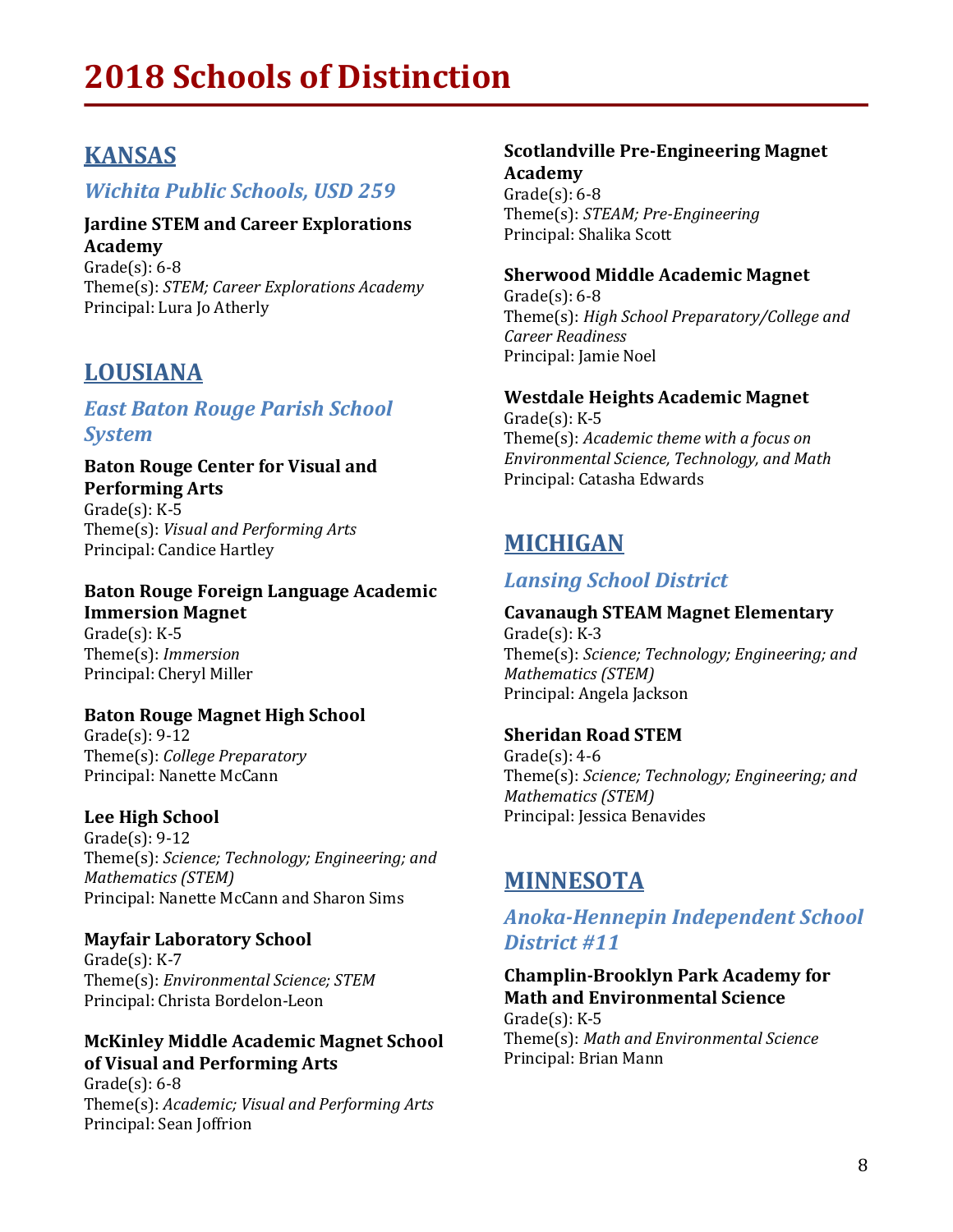### **Lincoln Elementary School for the Arts**

 $Grade(s): K-5$ Theme(s): *Arts* Principal: Michelle Zimmerman

## *Independent School District 196*

#### **Diamond Path Elementary School of International Studies**  $Grade(s)$ : K-5 Theme(s): *International Studies*

Principal: Lynn Hernandez

### *ISD #197-West St. Paul, Mendota Heights, Eagan*

### **Garlough Environmental Magnet School**

 $Gradel(s)$ : K-5 Theme(s): *Environmental* Principal: Sue Powell

### **Moreland Arts & Health Sciences Elementary**

 $Grade(s)$ : K-4 Theme(s): *Arts and Health Sciences* Principal: Mark Quinn

### **Pilot Knob STEM Magnet School**

 $Grade(s): K-4$ Theme(s): *STEM* (*Science*, *Technology*, *Engineering, Math)* Principal: Adriana Henderson

### *Osseo Area Schools*

### **Birch Grove Elementary School for the Arts**

Osseo Area Schools, Minnesota Grade $(s)$ : K-5 Theme(s): *Performing Arts* Principal: Jeff Zastrow

#### **Weaver Lake Elementary: A Science, Math, and Technology School**

 $Grade(s)$ : K-5 Theme(s): Science; Technology; Engineering; and *Mathematics (STEM)* Principal: Dennis Palm

# **NEVADA**

### *Clark County School District*

#### **Del Sol Academy Of The Performing Arts** *Performing Arts Magnet*

 $Grade(s): 9-12$ Theme(s): *Performing Arts; Band, Costume Design, Dance, Mariachi, Orchestra, Theatre, Technical Theatre, and Vocal* Principal: Gregory Misel

## **Kenny C. Guinn Middle School**

*STEM Academy*  $Grade(s): 6-8$ Theme(s): *Science; Technology; Engineering; and Mathematics (STEM)* Principal: Georgia Taton

### **Kit Carson International Academy**

 $Gradefs$ : 1-5 Theme(s): *International Baccalaureate PYP* Principal: Ayoka Snipes

### **Mabel Hoggard Math & Science Magnet School**  $Grade(s): 1-5$

Theme(s): *Math; Science* Principal: Stacey Scott-Cherry

### **Rancho High School**

*Academy of Aviation Science & Technology*  $Grade(s): 9-12$ Theme(s): Private Pilot; Unmanned Aerial Systems *(UAS); Aerospace Engineering; Aviation Maintenance* Principal: Dr. James Kuzma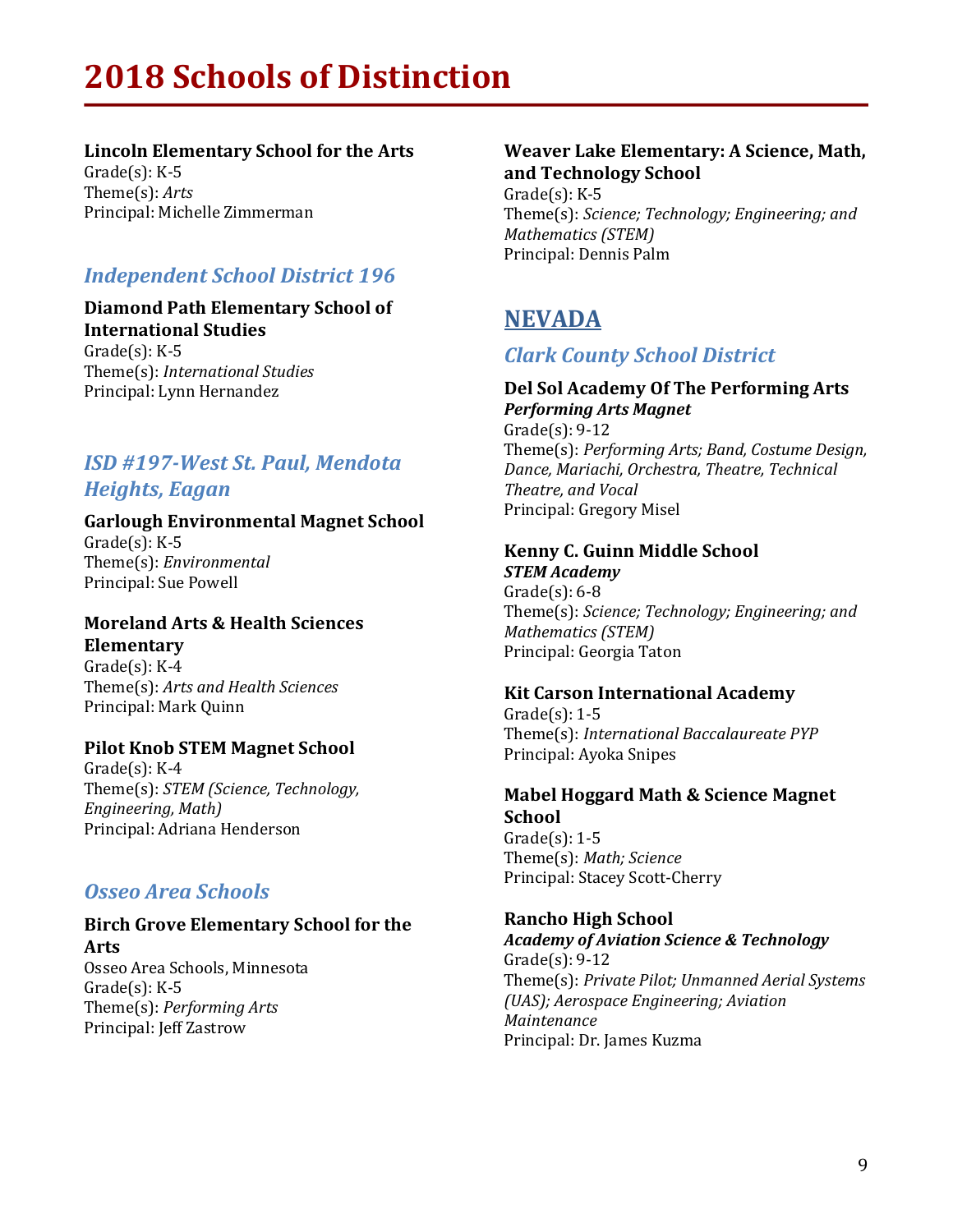### **Rancho High School**

*Academy of Pre-Medicine*  $Gradel(s)$ : 9-12 Theme(s): *Sports Medicine; Biotechnology; Forensic Pathology; Emergency Medical Technician (EMT); Internship* Principal: Dr. James Kuzma

### **Robert O. Gibson Middle School**

*Leadership Academy*  $Grade(s): 6-8$ Theme(s): *Leadership* Principal: Jennifer Jaeger

#### **Thurman White Academy of the Performing Arts**

 $Grade(s): 6-8$ Theme(s): *Performing Arts - Band; Choir; Dance; Orchestra; Theater* Principal: Andrea Katona

### **Valley High School**

*Academy of Hospitality and Tourism*  $Grade(s): 9-12$ Theme(s): *Hospitality and Tourism* Principal: Ramona Esparza

### **Walter Bracken STEAM Academy**

 $Grade(s): 1-5$ Theme(s): *Science; Technology; Engineering; Arts; and Mathematics (STEAM)* Principal: Kathleen Decker

#### **Walter Johnson Junior High School Academy of International Studies** *International Baccalaureate*

Grade $(s)$ : 6-8 Theme(s): *International Baccalaureate* (*IB*) Principal: George Anas

### **West Career and Technical Academy**

 $Grade(s): 9-12$ Theme(s): *Biomedical Sciences; Biotechnology; Business; Digital Media; Engineering; Environmental Management; Information Technology; Nursing; Sports Medicine* Principal: Amy Dockter-Rozar

# **NORTH CAROLINA**

### *Charlotte-Mecklenburg Schools*

**Chantilly Montessori** Grade(s): PreK-6 Theme(s): *Montessori* Principal: Ivy Gill

### **East Mecklenburg High School** *International Baccalaureate*

 $Grade(s): 9-12$ Theme(s): *International Baccalaureate MYP; International Baccalaureate Diploma Program; International Baccalaureate Career-related Program* Principal: Richard Parker

#### **Huntingtowne Farms Elementary** *International Baccalaureate*

 $Gradel(s)$ :  $K-5$ Theme(s): *International Baccalaureate PYP* Principal: Carolyn Rodd

### **Idlewild Elementary School**

*Learning Immersion and Talent Development* Grade(s): PreK-5 Theme(s): *Learning Immersion and Talent Development* Principal: Larenda Denien

#### **Irwin Academic Center**

 $Grade(s)$ : K-5 Theme(s): *Learning Immersion and Talent Development* Principal: Dr. Vanessa Ashford

### **John Motley Morehead STEM Academy**

 $Grade(s)$ : K-8 Theme(s): Science; Technology; Engineering; and *Mathematics (STEM)* Principal: Dr. Kevin Woods

### **Kennedy Middle School**

Grade $(s)$ : 6-8 Theme(s): Science; Technology; Engineering; and *Mathematics (STEM)* Principal: Kevin Sudimack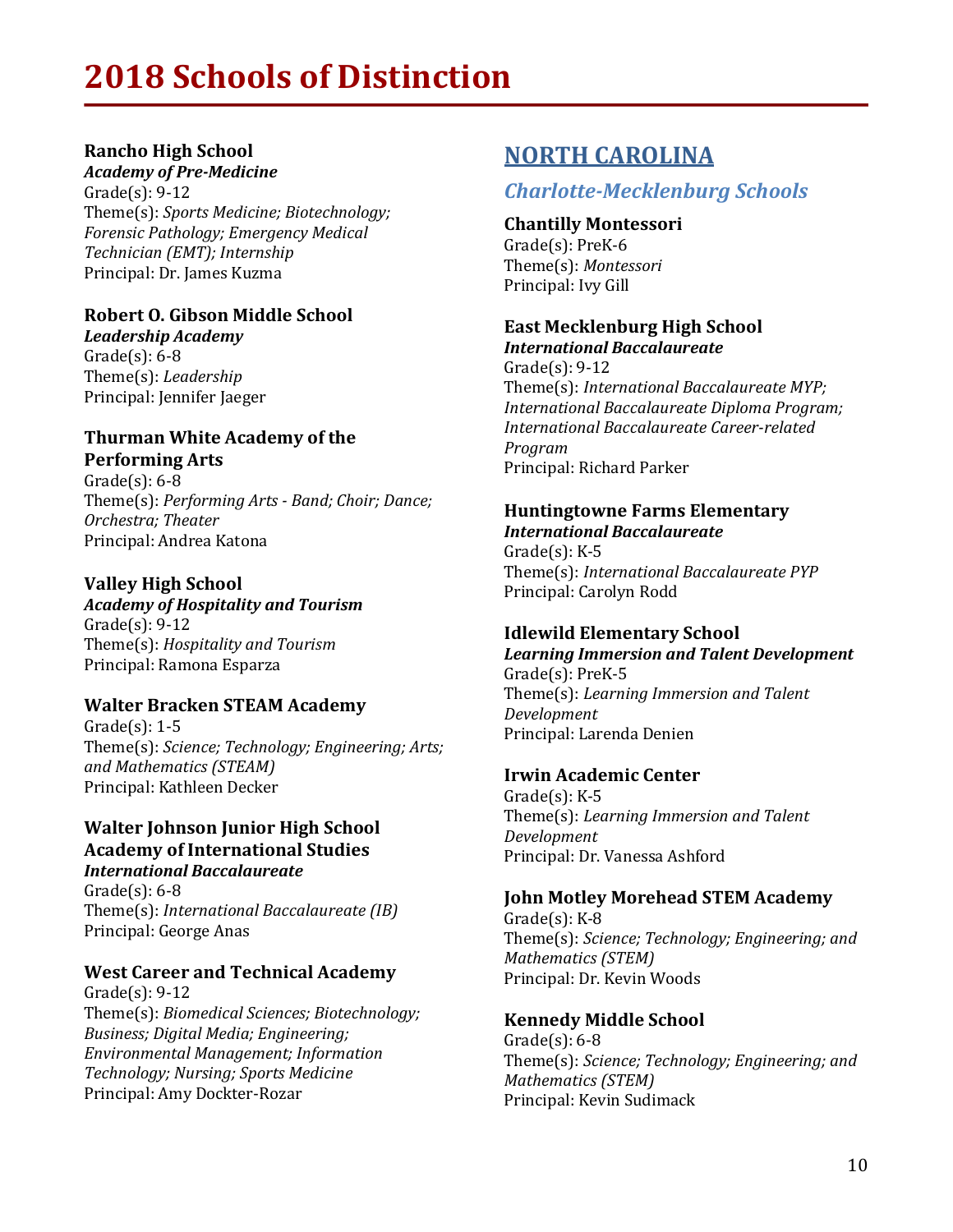### **Legette Blythe Elementary**

**International Baccalaureate Primary Years** *Program*

Grade(s): PreK-5 Theme(s): *International Baccalaureate PYP* Principal: Felisa Simpson

#### **Mallard Creek Elementary School** Learning Immersion/Talent Development

*Magnet*  $Grade(s)$ : K-5 Theme(s): *Learning Immersion/Talent Development Magnet* Principal: Shalinda Williams

## **North Mecklenburg High School**

*International Baccalaureate*  $Grade(s): 9-12$ Theme(s): *International Baccalaureate MYP and Diploma Program* Principal: Sonya McInnis

### **Northwest School of the Arts**

 $Grade(s): 6-12$ Theme(s): *Visual & Performing Arts* Principal: Melody Sears

### **Oakhurst STEAM Academy**

 $Grade(s)$ : K-5 Theme(s): Science; Technology; Engineering; ARrts; and Mathematics (STEAM) Principal: Dr. Tisha Greene

### **Phillip O. Berry Academy of Technology**

 $Grade(s): 9-12$ Theme(s): *STEM Magnet with Three Academies: Academy of Engineering; Academy of Health Sciences; Academy of Information Technology* Principal: Terra Kennedy

### **Randolph Middle School**

 $Grade(s): 6-8$ Theme(s): *International Baccalaureate MYP* Principal: Brian Bambauer

### *Durham Public Schools*

Principal: Terry Phillips

#### **Club Boulevard Humanities Magnet Elementary School**  $Grade(s)$ : K-5 Theme(s): *Humanities*

#### **Holt Elementary Language Academy**

Grade(s): PreK-5 Theme(s): Language (Mandarin Chinese and *Spanish); Global Integration* Principal: Donya Jones

#### **The School for Creative Studies**

 $Grade(s): 6-12$ Theme(s): *Creative Studies- Design, Design Thinking, Media Arts, and Applied Creativity* Principal: Renee Price

### *Wake County Public School System*

**A.B. Combs Leadership Magnet Elementary School**  $Gradefs$ :  $K-5$ Theme(s): *Leadership* Principal: Muriel Summers

#### **Athens Drive Center for Medical Sciences** and Global Health Initiatives Magnet High **School**

 $Grade(s): 9-12$ Theme(s): Medical Sciences and Global Health *Initiatives* Principal: Stephen Mares

### **Brooks Museums Magnet Elementary**

 $Grade(s)$ : K-5 Theme(s): *Museums* Principal: Felecia Locklear

#### **Carnage Gifted & Talented/ AIG Basics Magnet Middle**

 $Grade(s): 6-8$ Theme(s): Gifted and Talented; Academically *Intellectually Gifted Basics* Principal: Pamela Perry Johnson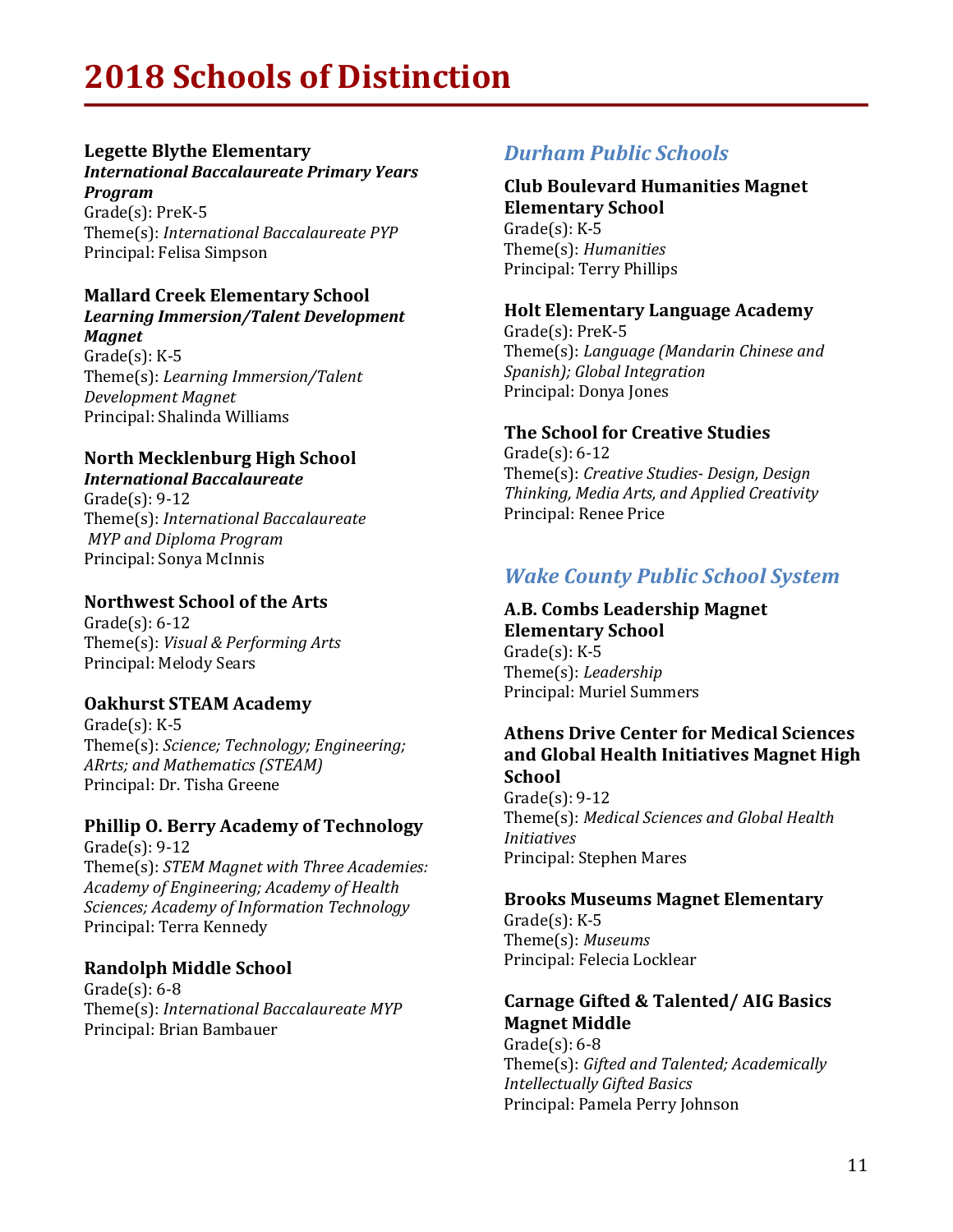### **Carroll Leadership in Technology Magnet Middle**

 $Grade(s): 6-8$ Theme(s): *Leadership* in Technology Principal: Elizabeth MacWilliams

#### **Douglas Creative Arts and Science Magnet Elementary**

 $Gradefs$ :  $K-5$ Theme(s): *Creative Arts and Science* Principal: Derek Burns

#### **East Millbrook Academy of Visual and Performing Arts Magnet Middle**

 $Gradefs$ : 6-8 Theme(s): Academy of Visual and Performing Arts Principal: Eric Fitts

#### **Enloe Gifted & Talented/International Baccalaureate Diploma Programme Magnet**

 $Grade(s): 9-12$ Theme(s): *Gifted and Talented; International Baccalaureatte Diploma Programme* Principal: Dr. William Chavis

#### **Fox Road International Baccalaureate PYP Magnet Elementary**

 $Grade(s)$ : K-5 Theme(s): *International Baccalaureate PYP* Principal: Dr. Robert Lewis

#### **Fuller Gifted & Talented/AIG Basics Magnet Elementary**

 $Gradefs$ :  $K-5$ Theme(s): Gifted and Talented; AIG Basics Principal: Cheryl Fenner

#### **Green Leadership & World Languages Magnet Elementary**

Grade $(s)$ : K-5 Theme(s): *Leadership; World Languages* Principal: Dr. Lisa Brown

#### **Kingswood Montessori Magnet Elementary School**

Grade $(s)$ : K-5 Theme(s): Montessori Principal: Sherry Schliesser

#### **Millbrook International Baccalaureate Middle Years & Diploma Programme Magnet**

 $Grade(s): 9-12$ Theme(s): *International Baccalaureate Middle Years and Diploma Programmes* Principal: Dana King

### **Powell Center for Play and Ingenuity Magnet Elementary School**

Grade $(s)$ : K 4 Theme(s): *Play and Ingenuity* Principal: Curtis Brower

#### **Smith International Baccalaureate PYP Magnet Elementary**

Grade(s): PreK-5 Theme(s): *International Baccalaureate PYP* Principal: Kimberly Mitchell

#### **Stough Mandarin Language Immersion Magnet Elementary** *Mandarin Language Immersion*

Grade(s): PreK-5 Theme(s): *Mandarin Language Immersion* Principal: Christopher Cox

#### **Vernon Malone College & Career Academy**

 $Grade(s): 9-12$ Theme(s): Vernon Malone College & Career *Academy* Principal: Abby Stotsenberg

#### **Washington Gifted & Talented Magnet Elementary**

 $Grade(s)$ : K-5 Theme(s): Gifted and Talented Principal: Bob Grant